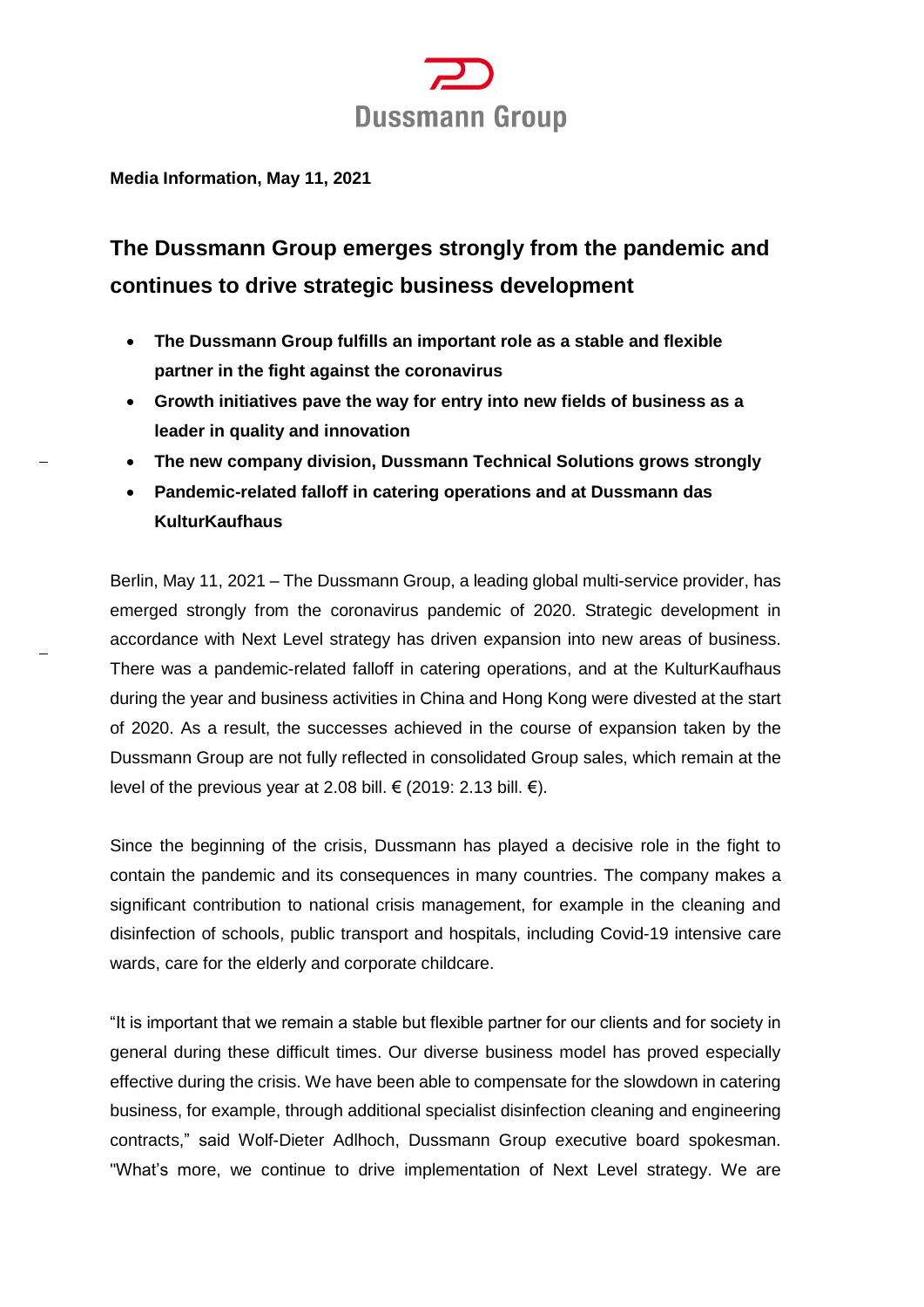leveraging our strengths as a debt-free family enterprise and intend to lead the market in terms of innovation and quality."

### **Sales and EBITDA margin remain stable in the crisis**

In 2020, the **Dussmann Group** generated consolidated Group sales of 2.08 bill. € (2019: 2.13 bill.  $€$ ), maintaining the level of the previous year, despite the severe impact of the coronavirus pandemic (-2.6 %). EBITDA on consolidated Group sales, was 5.1 % in 2020, and just as satisfactory as the previous year (2019: 5.0 %). The company division **Dussmann Service**, with core business in integrated facility management, contributed sales of 1.36 bill. €, which corresponds to a fall of -12.1 % (2019: 1.55 bill. €). This was largely due to the sharp decline in catering operations by around -20 % as staff restaurants closed or restricted operations. The divestment of business activities in Hong Kong and China at the beginning of 2020, with sales in the mid double-digit million euro range also played a role. In contrast, the contribution of **Dussmann Technical Solutions** (DTS), the building systems and engineering company division founded in 2019, doubled in 2020 to 233 mill. € (2019: 116 mill. €). This is a reflection of our business with clients in the lifescience sector and data centers, which played a role only in the second half of the previous year following the acquisition of STS Specialist Technical Services. The company division **Care & Kids**, which comprises Kursana and KulturKindergärten, grew by 6.0 % in 2020 and contributed 459 mill.  $\epsilon$  to consolidated Group sales (2019: 433 mill.  $\epsilon$ ). The **KulturKaufhaus** was impacted by coronavirus restrictions and sales fell by -30.6 % to 25 mill. € (2019: 36 mill. €). The developments of 2020 at the Dussmann Group continued into the start of 2021.

## **Digitalization and sustainability projects pave the way for expansion into new fields of business**

Whilst the Dussmann Group has been extensively involved in the fight against the coronavirus on many fronts, it has launched several projects to enter new fields of business and to facilitate future expansion.

In August 2020, Dussmann founded the joint venture, **Chargemaker**, with the energy supplier, Mainova AG, helping to drive the breakthrough of electro mobility in Germany. The company offers a full-service portfolio from a single source, giving companies efficient access to e-charging solutions. These include planning, installation, servicing and operation of e-charging stations on private and semi-public premises for clients such as companies and shopping centers.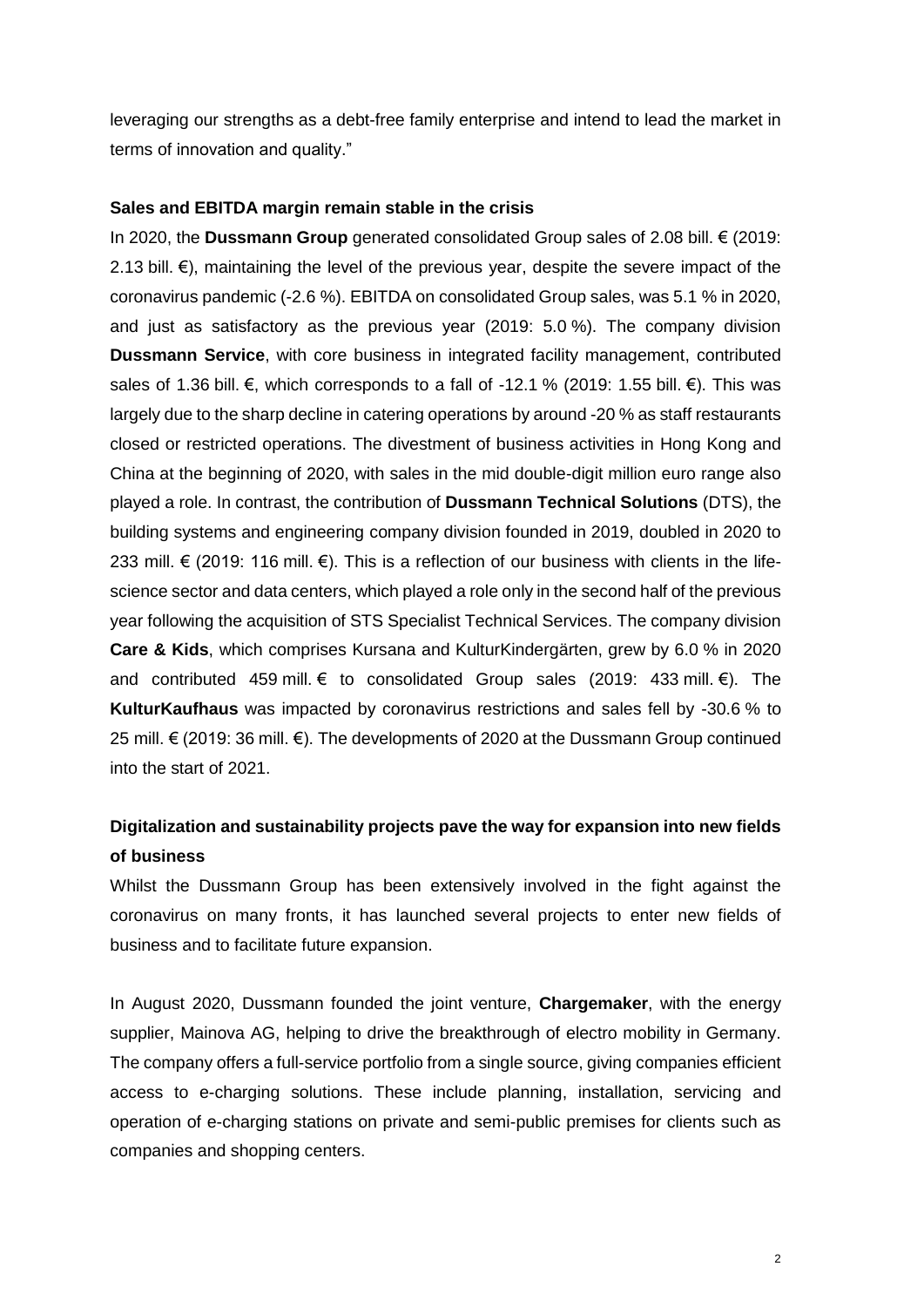In February 2021, Dussmann Service launched the **Food Service Innovation Lab** to lead changes in the catering sector in terms of technology and sustainability. Its goal is to establish new, digital standards and processes in the food service industry using a platform-based solution. From farm to fork, processes along the value chain will be digitalized, releasing kitchen chefs from spreadsheets and order processing by phone or email and giving them more time for creative processes.

New concepts of nursing and care, such as at the **Kursana Quartier,** reflect the demand by seniors in care for autonomous, independent living for as long as possible. It involves a variety of services as an alternative to the traditional nursing home. Quality standards at existing Kursana facilities have proved their worth under the conditions of the pandemic; past experience with other infectious diseases such as the norovirus enabled Kursana to establish sound hygiene concepts and preventive measures according to RKI (Robert Koch-Institute) standards at the very start of the pandemic. Kursana focuses on hygiene and puts pandemic guidelines into effect, always ensuring that the health of residents and employees is the top priority.

**The Dussmann Group increases business with acquisitions and hones the portfolio** The Dussmann Group has expanded its service portfolio and expertise through strategic acquisition. In March 2021, through its subsidiary, Dussmann Service Austria, the Dussmann Group acquired the **Janus Group**, registered in Vienna. The Austrian company employs around 1,300 people in cleaning and disinfection operations for healthcare facilities. Services are also provided in sensitive areas such as operating theaters, Covid-19 intensive wards and clean rooms. Janus clients include the university clinic AKH Wien, one of the biggest hospitals in Europe.

In early 2021, Dussmann expanded the technical portfolio of Dussmann Technical Solutions by acquiring **K.E.D. Kälte- u. Klimatechnik GmbH**, registered in Bischofsmais. Around 90 employees advise, plan, construct and install refrigeration and air-conditioning systems and provide after sales services. Clients include food retailers, hotels, commercialreal estate and public sector facilities.

Only recently, on May 1, 2021, the Dussmann Group acquired the Polish company **Net Service S.A**. with around 40 employees. Net Service is a specialist in the planning, installation and maintenance of technical systems with a focus on electrical engineering, building automation, automatic doors, alarm systems and fire protection systems. The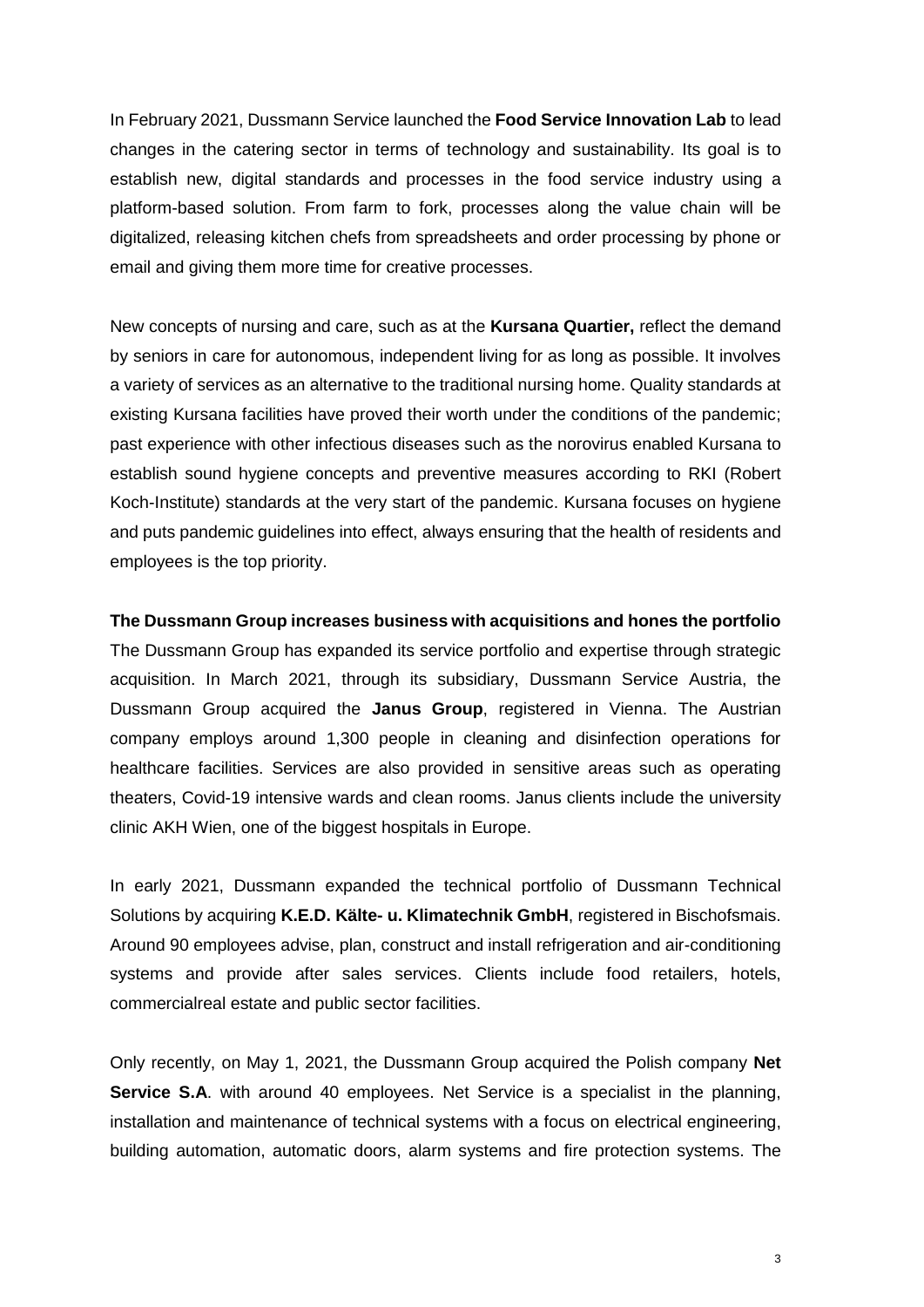acquisition strengthens the technical service expertise of Dussmann Service's presence in the Polish market and expands its service portfolio as an integrated FM provider in Poland.

In April 2020, Dussmann announced the sale of business activities in **China and Hong Kong**. This transaction is in line with the strategy to concentrate resources on profitable growth in Europe, the Middle East and selected Asian markets.

### **Dussmann Service focuses on innovation and digitalization in facility management**

In existing facility management activities, Dussmann is focusing on innovative solutions to generate organic growth. **Dussmann Service** is systematically introducing digital services and products such as cobotics. The term is a combination of the words "cooperation" and "robotics" and describes the collaboration between human beings and robots. Intelligent cleaning robots are deployed in cleaning operations to complement manual cleaning so that cleaning professionals have more time for complex tasks such as disinfectant cleaning.

Digital technologies are also gaining in importance in technical services. For example, "digital twins" are created using innovative camera technology; 3D photos are made of building interiors and rooms are recreated in digital form. This facilitates presentation of rooms at a distance and better planning and documentation of maintenance, renovation and conversion work.

In Luxembourg, Dussmann Service recently integrated a security robot into its service operations; the robot carries out autonomous patrols during the day and night and its intelligent camera software can recognize potential threats. To make use of swarm technology, it exchanges data with other security robots and the service center.

### **The battle against the coronavirus has shaped 2020 – and will continue to do so**

Since the outbreak of the pandemic, the Dussmann Group workforce has been making a wide scope of contributions to the battle, all over Europe. A few examples:

 At the beginning of the pandemic, Italy was especially hard hit. Teams from the largest international Dussmann subsidiary cleaned and disinfected hospitals in the badly affected area of Lombardy, the ferries and Vaporetti in Venice and the highspeed train fleet operated by national railways. They provided meals at a field hospital for Covid-19 patients in Bergamo, an epicenter of the crisis.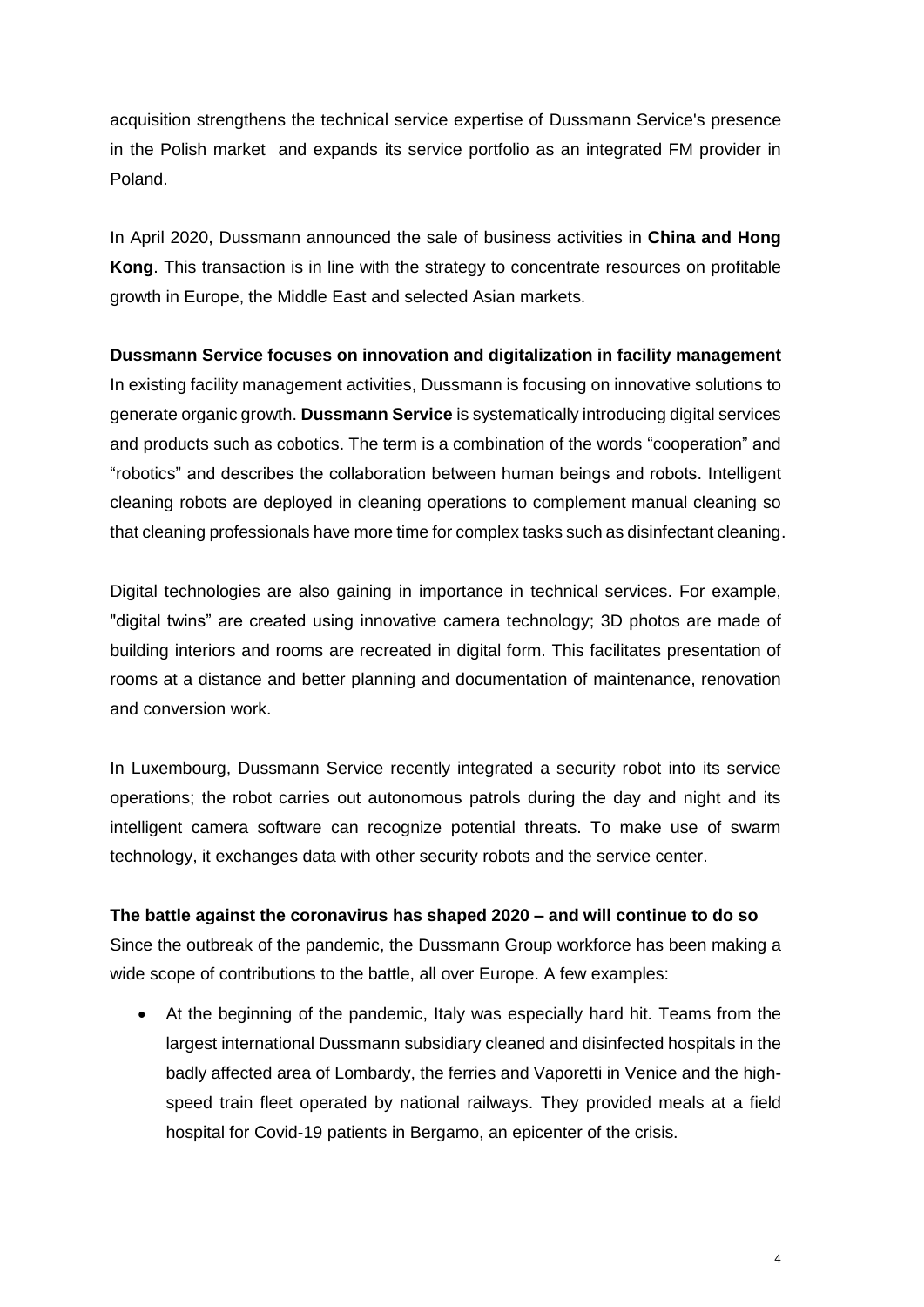- Dussmann Technical Solutions was involved in expansion of the production capacity of the chemical and pharmaceutical company Lonza Group in Switzerland, where Covid-19 vaccine Moderna is manufactured. With our help, other clients in the life-science sector also further expanded research and production capacities.
- Kursana, a member of the Dussmann Group, operates 116 facilities for nursing and care of the elderly, a sector, which was significantly impacted by the pandemic. Protection and care of this vulnerable group in accordance with the guidelines of the Robert Koch Institute is a sensitive task in the fight against the virus.
- Dussmann KulturKindergarten educators at corporate childcare facilities, provide emergency care for the children of essential personnel, for example at hospitals.
- Industrial clients also put their confidence in Dussmann. One example was the leading automobile supplier, Webasto; Dussmann teams carried out disinfection of headquarters in Stockdorf after the first reported cases of Covid-19 in Germany at the beginning of 2020.

Catherine von Fürstenberg-Dussmann, Chairwoman of the Dussmann Group board of trustees, concluded: "The dedication and know-how of our corona heroes has been indispensable in keeping economic and social functions going in many of our markets. Around the globe, our teams have held their ground in the crisis, sometimes under very difficult conditions, and they have done a great job. I owe them my special thanks. They have contributed a great deal to making the world a little safer."

Further examples of the dedication shown by Dussmann employees are described in the Dussmann Group [Annual Report 2020.](https://news.dussmanngroup.com/en/publications/)

### **Press contact:**

Markus Talanow Head of Group Communications Tel. +49 30 2025 25 26 Email: markus.talanow@dussmann.de